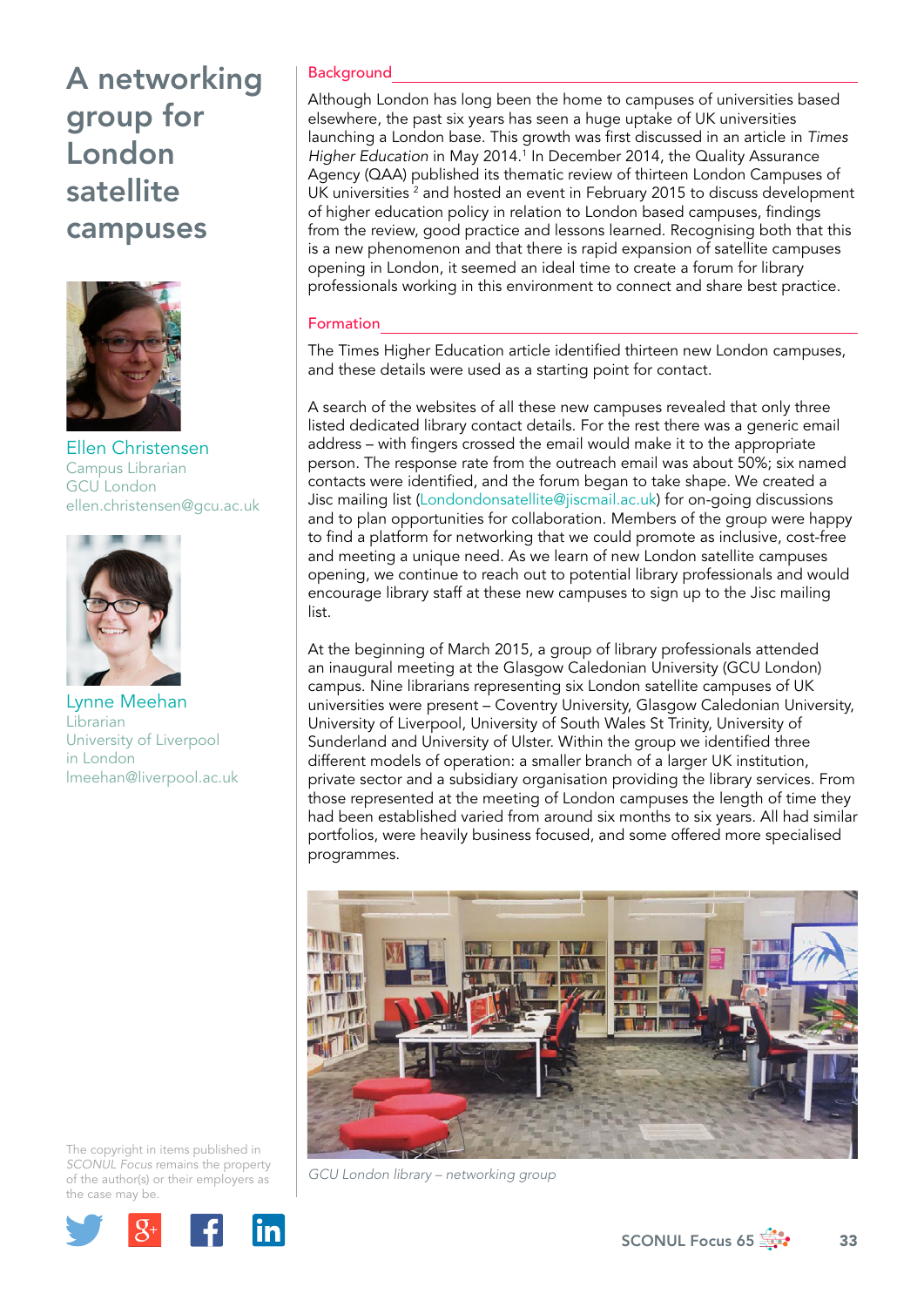

*London Liverpool library – networking group* 

#### Unique challenges

At the initial meeting each campus shared an overview of their history, and a growing list of our unique needs became apparent:

- building an adequate collection quickly
- determining and advocating for appropriate budgets
- staffing and line management arrangements
- managing academic liaison duties
- developing library space, opening hours, self-issue and security systems.

The theme for our second meeting, at the University of Liverpool London campus, was 'facing challenges', where each participant shared a unique challenge, followed by discussion and suggestions from the group. Broader themes arose from the challenges presented, ranging from:

- developing working relationships with the larger institution
- support from management outside the library sector for continuing professional development
- engaging student and staff participation in information literacy
- staffing resources

While many of these challenges might seem familiar to most working professionals, a distinct perspective is shared amongst library professionals working in London satellite campuses. Therefore, input from colleagues who may have encountered similar challenges and have experience to share is especially valuable.

We were fortunate to be joined by Lori Bailey from SCONUL, who shared the challenges experienced by London libraries in the SCONUL Access scheme, as there was concern about inconsistencies in library provision at satellite campuses and private higher education providers' campuses, and the implications for long-established and popular university libraries in London. This was a good opportunity to discuss further how the London satellite campuses could improve in their contributions to the SCONUL Access scheme. Consequently, SCONUL updated its Access membership criteria to embrace the question of different campuses: university satellite campuses and other higher education institutions must have libraries open to other SCONUL members in order for their students and staff to be eligible for SCONUL Access.

The copyright in items published in *SCONUL Focus* remains the property of the author(s) or their employers as the case may be.

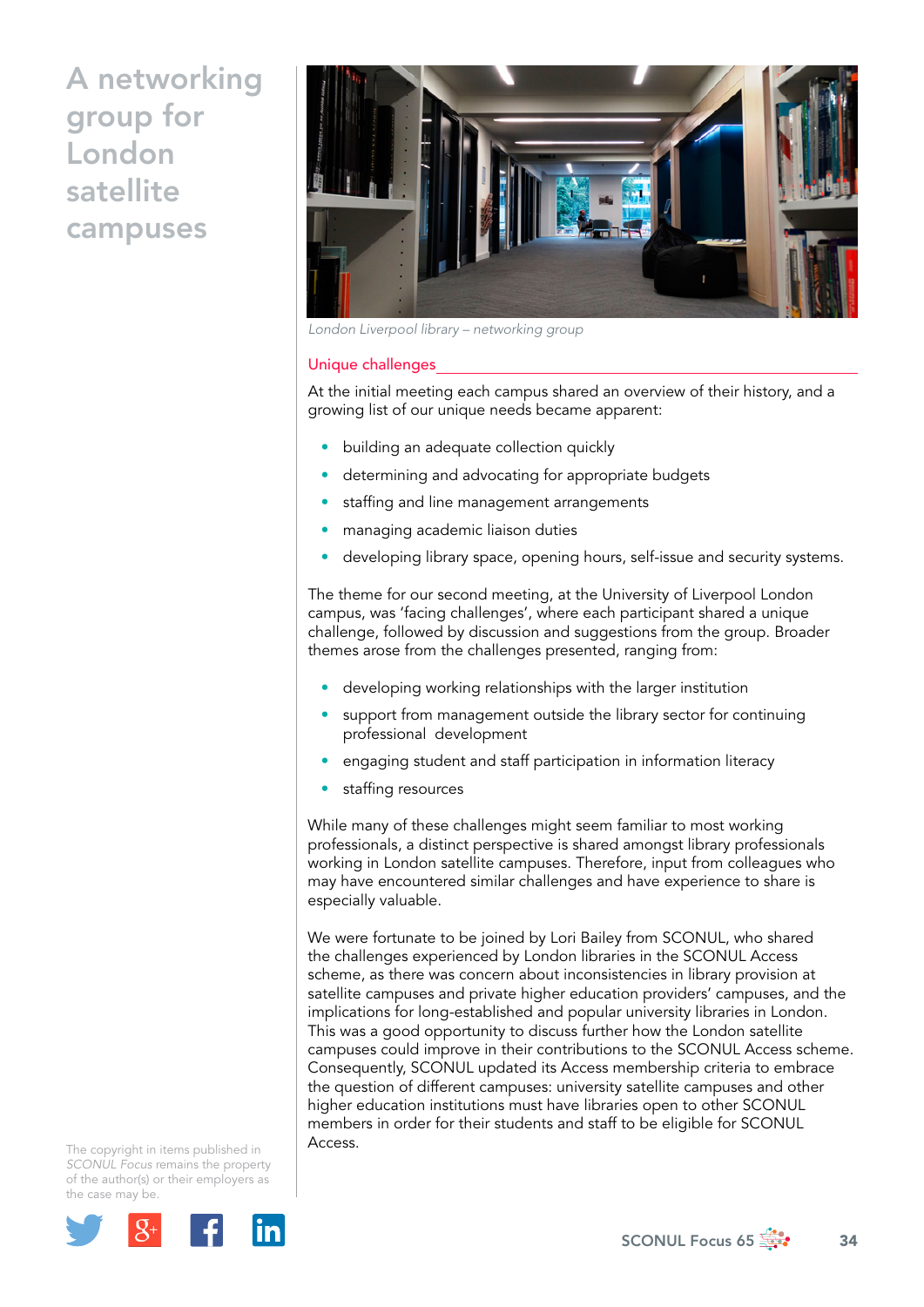We plan to continue seeking other professionals in the field to invite as guests to our meetings, both to raise awareness of our campuses and to ensure that we stay connected to the larger professional context.

### **Collaboration**

Many of members of this group are the sole librarian or part of a very small team on their campus, so it is vital to have this network of colleagues to connect with. We often manage a wide range of library services covering academic liaison, library operations and acquisitions. This means that we are likely to find ourselves working in areas outside our comfort zone. Pooling our knowledge and experience through the group allows for discussion and potential solutions. An obvious benefit is the opportunity to visit the library space of other London satellite campuses as we take turns to host our meetings.

One example of collaboration is the creation of a survey of library facilities for London satellite campuses by one of our group members that we can all use for benchmarking purposes.

Another institution has also generously extended an invitation to their library staff development day to the rest of the London satellite campuses group.

One group member, Ihar Ivanou, says about the group, 'As the structure and nature of the higher education sector has started changing rapidly, some librarians found themselves in unchartered waters – with very loose or even non-existent links with the professional support organisations and Jisc. All satellite campuses are small, often employing only one or two professional librarians. In this situation, I have already benefited from a dedicated support group: I quickly built a better understanding of the SCONUL scheme, got helpful ideas for facilities development and staff provision in small settings, and for professional development away from big library teams.'

A suggested future meeting theme is to each share our approach to organising and delivering information literacy.

### Outcomes

The following outcomes of our discussions have helped to deliver services and resources to our users:

- a plan to share information by maintaining a list of temporary staffing cover options
- suggested methods for increasing academic uptake of embedded information literacy
- a solution for hosting a special collections exhibition from the main campus at the satellite site
- using the Jisc email list and the survey of satellite campuses to help plan variations in opening hours

Many of these outcomes came from practices that have been successfully used by colleagues in a similar environment. These outcomes help to promote the ability to use limited resources effectively and to work creatively to find solutions – an essential skill for those working in satellite campuses.

### Future

Our group plans to meet several times a year in order to discuss ideas for collaborative working and address our unique challenges. We continue to contact library colleagues at newly opening London locations and have advertised the details of our Jisc mailing list through various avenues for

The copyright in items published in *SCONUL Focus* remains the property of the author(s) or their employers as the case may be.



SCONUL Focus 65  $\frac{1}{200}$  35